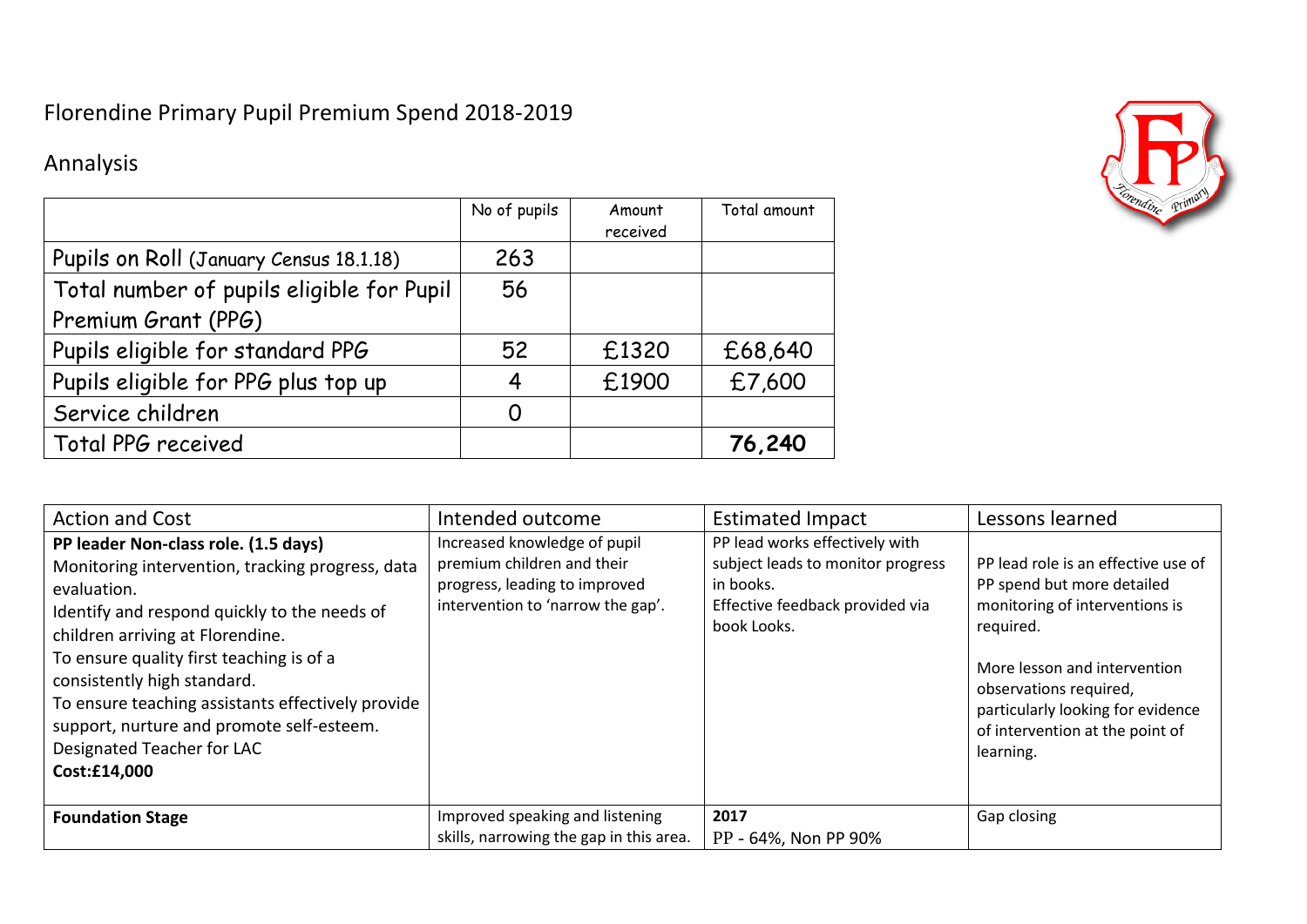| Early Years data shows that Speaking is an area<br>with a significant gap between disadvantaged<br>and other pupils.<br>TA to provide speaking and listening group for<br>targeted PP pupils. 3 X 20 minute session per<br>week for 2 groups of children.<br><b>Cost: £2500</b>                                           | Gap between PP and Non-PP pupils<br>achieving GLD in speaking and<br>listening reduces.                                                                                             | Gap 26%<br>2018<br>$PP - 62\%$ Non $PP - 70\%$<br>Gap 8%                                                           | Speaking and listening<br>intervention is effective.<br>Although Gap has been narrowed<br>in this area. Speaking and<br>listening continues to be a target<br>area for EYFS with this being the<br>lowest scored area for PP<br>children. |
|---------------------------------------------------------------------------------------------------------------------------------------------------------------------------------------------------------------------------------------------------------------------------------------------------------------------------|-------------------------------------------------------------------------------------------------------------------------------------------------------------------------------------|--------------------------------------------------------------------------------------------------------------------|-------------------------------------------------------------------------------------------------------------------------------------------------------------------------------------------------------------------------------------------|
| <b>Phonics</b><br>PPG spend will provide intervention during the<br>summer term for any children at risk of failing<br>the check (following Spring term assessments)<br>to ensure the higher pass rate continues. This<br>intervention will also include Y2 children that<br>did not pass the test.<br><b>Cost: £2000</b> | Increased percentage of<br>disadvantaged pupils passing the<br>phonics check.                                                                                                       | 2017<br>44% PP passed, 70% Non PP<br>Gap 26%<br>2018<br>70% PP passed, 88% Non PP<br>Gap 18%<br>Gap has reduced.   | Phonics intervention is effective.<br>This area of spend should<br>continue next year.                                                                                                                                                    |
| <b>Reading</b><br>Teaching Assistants will support reading with<br>our PP pupils. This includes increased<br>opportunities for one-to-one reading and group<br>comprehension activities.<br><b>Cost: £7500</b>                                                                                                            | Raise reading standards for PP pupils<br>such that the gap between their final<br>summative assessment scores and<br>their peers' average is less than at<br>the start of the year. | The PP standardised scores were<br>further adrift from the cohort<br>average at the end of the year.               | Intervention in this form proved<br>ineffective.                                                                                                                                                                                          |
| <b>Writing</b><br>Teaching Assistants to lead writing intervention<br>groups.<br>Teaching assistants to become active in<br>intervention at the point of learning -<br>withdrawing pupils when required for additional<br>support.<br><b>Cost: £7500</b>                                                                  | Raise writing standards for PP pupils<br>such that the gap between their final<br>Teacher assessment scores and their<br>peers' average is less than at the<br>start of the year.   | When comparing DCP1 and DCP3<br>Increased percentage of PP pupils<br>achieving ARE<br>$DCP1 - 44%$<br>$DCP3 - 64%$ | This form of intervention has<br>proved effective.                                                                                                                                                                                        |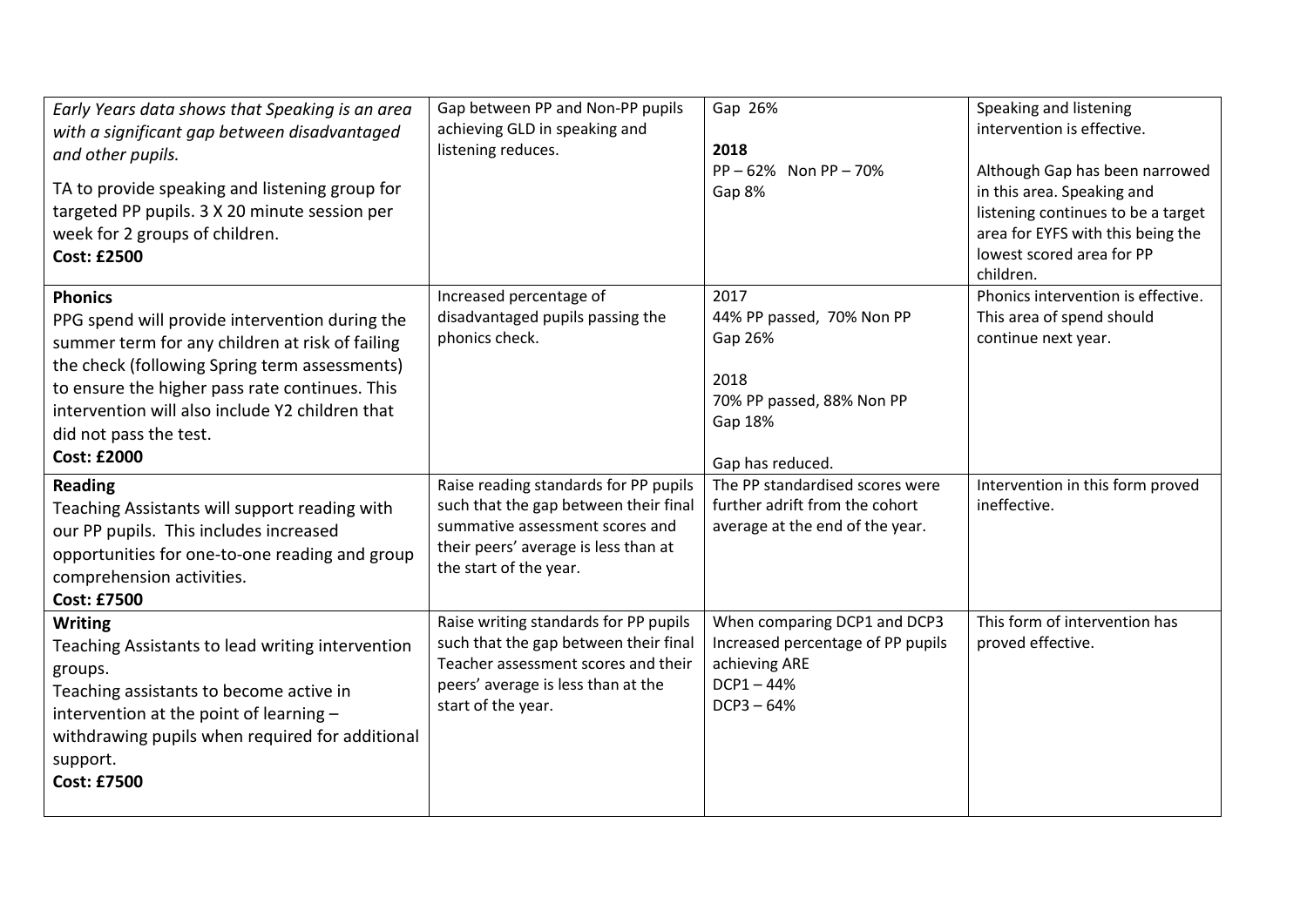| <b>Writing - Talk for Writing</b><br>Additional Foundation stage training<br><b>Cost: £2000</b>                                           | Improved Writing attainment,<br>increasing number of PP children<br>working at ARE.                                                            |                                                                                                             |                                                  |
|-------------------------------------------------------------------------------------------------------------------------------------------|------------------------------------------------------------------------------------------------------------------------------------------------|-------------------------------------------------------------------------------------------------------------|--------------------------------------------------|
| <b>Maths</b><br>Teaching assistants to lead one to one<br>intervention programme - 'Plus One and The<br>Power of Two; when required.      | Improved maths attainment to<br>narrow the gap. One-to-one<br>programme should fill gaps in<br>learning.                                       | The PP standardised scores (PUMA)<br>were further adrift from the cohort<br>average at the end of the year. | Intervention in this form proved<br>ineffective. |
| Teaching Assistants to support progress of PP<br>pupils in Maths lessons, withdrawing groups for<br>targeted intervention.<br>Cost: £9000 | Improved maths attainment to<br>narrow the gap.<br>Well differentiated lessons enabling<br>all children to be engaged and<br>focused learners. |                                                                                                             |                                                  |
| <b>Nurture Group</b>                                                                                                                      | Increased support for Social and                                                                                                               | Number of fixed term exclusions                                                                             | Nurture group is successful and                  |
| Nurture group workshops are in place for KS1                                                                                              | Emotional well- being of our<br>children. Produce well rounded                                                                                 | reduced.<br>Number of behaviour incidents                                                                   | an effective use of PP spend.                    |
| and KS2 children each week. These sessions are<br>led by trained, highly skilled teaching assistants.                                     | individuals who have greater self-                                                                                                             | reduced.                                                                                                    | Ensure Nurture group targets                     |
| <b>Cost: £6800</b>                                                                                                                        | confidence and ability to access all<br>areas of school life                                                                                   | Improved Boxhall Profile Scores.                                                                            | more PP pupils to increase<br>effectiveness.     |
| <b>Breakfast Club</b>                                                                                                                     | Increased attitudes towards school                                                                                                             |                                                                                                             |                                                  |
| Funding in place to provide Free Breakfast club                                                                                           | life. Better prepared to begin<br>learning.                                                                                                    |                                                                                                             |                                                  |
| Provision for all PP children.<br>44 children registered - 15 regular users                                                               |                                                                                                                                                |                                                                                                             |                                                  |
| <b>Cost: £9450</b>                                                                                                                        |                                                                                                                                                |                                                                                                             |                                                  |
| <b>Music Tuition</b>                                                                                                                      | Increased self-confidence and ability                                                                                                          |                                                                                                             |                                                  |
| Funding in place to provide free music tuition                                                                                            | to learn something new.                                                                                                                        |                                                                                                             |                                                  |
| for those FSM children who wish to take up the                                                                                            |                                                                                                                                                |                                                                                                             |                                                  |
| challenge of mastering a musical instrument.<br><b>Cost: £150</b>                                                                         |                                                                                                                                                |                                                                                                             |                                                  |
| <b>Extra Curriculum Afterschool activities</b>                                                                                            | Increased self-confidence.                                                                                                                     |                                                                                                             |                                                  |
| Funding available to provide free afterschool                                                                                             |                                                                                                                                                |                                                                                                             |                                                  |
| activities for PP children                                                                                                                |                                                                                                                                                |                                                                                                             |                                                  |
| <b>Cost: £500</b>                                                                                                                         |                                                                                                                                                |                                                                                                             |                                                  |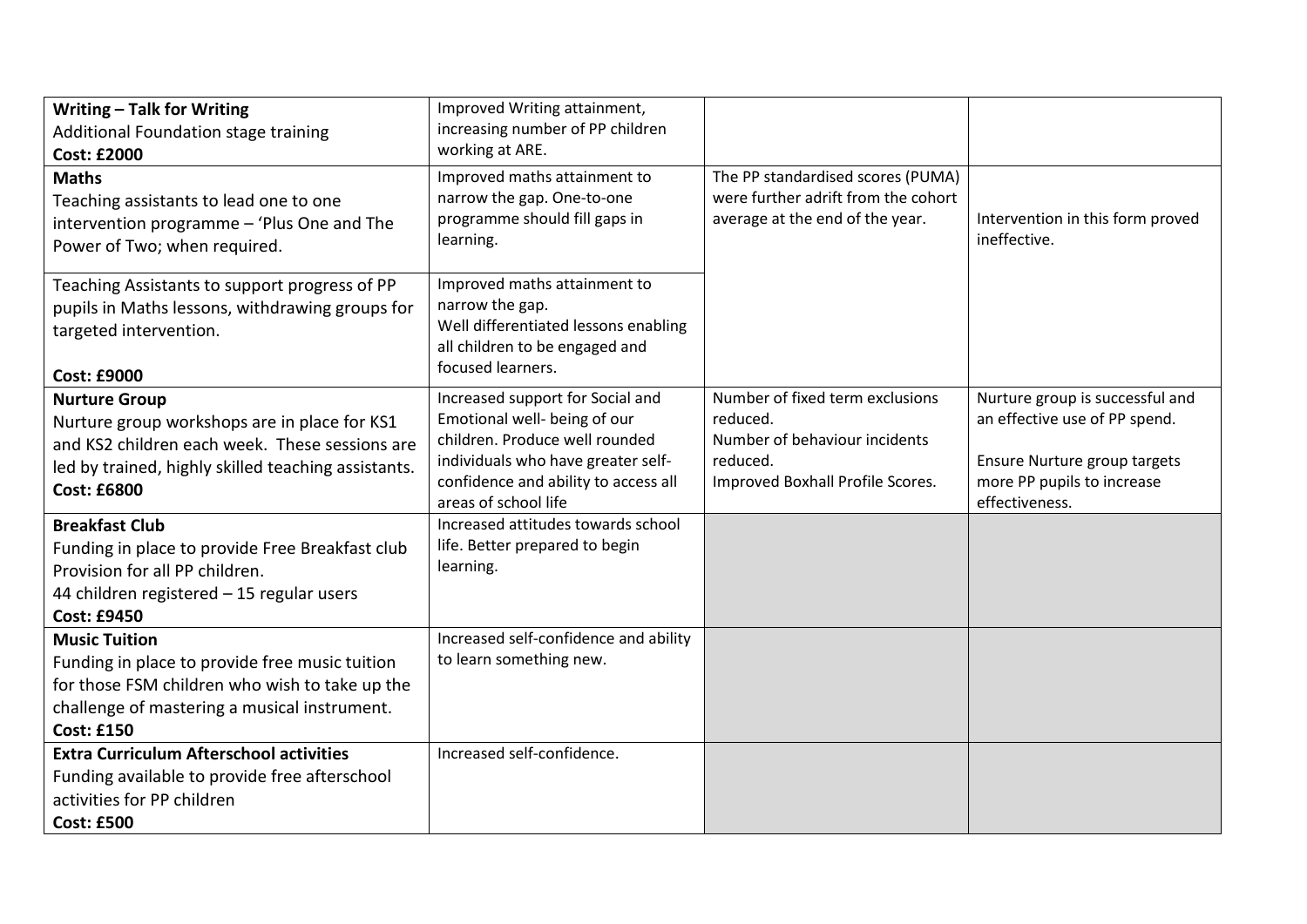| <b>Subsidised trips</b><br>Funding in place to pay for all school trips for<br>pupils that qualify for FSM. Some additional<br>funding support available for PP pupils when<br>requested.<br><b>Cost: £1780</b> | Increased self-confidence Greater<br>awareness of the world around<br>them.                                  |                                                                              |                                                                                                                                                                                                                      |
|-----------------------------------------------------------------------------------------------------------------------------------------------------------------------------------------------------------------|--------------------------------------------------------------------------------------------------------------|------------------------------------------------------------------------------|----------------------------------------------------------------------------------------------------------------------------------------------------------------------------------------------------------------------|
| <b>Corner Post Education</b><br>Funding for children at risk of exclusion to<br>attend a different educational setting<br><b>Cost: £2000</b>                                                                    | Children are able to be re-integrated<br>back to class.<br>Children are not excluded from<br>school.         | Reduced fixed term exclusions<br>Reduced behaviour incidents.                | <b>Corner Post Education Centre is</b><br>an effective use of PP spend.<br>Providing educational support for<br>children at risk of exclusion.                                                                       |
| <b>CHOICES COUNSELLING</b><br>Providing one-to-one counselling services.<br><b>Cost: £720</b>                                                                                                                   | Increased support for Social and<br>Emotional well- being of our<br>children.                                |                                                                              |                                                                                                                                                                                                                      |
| PP school uniform vouchers<br><b>Cost: £250</b>                                                                                                                                                                 | Children feel they belong - wearing<br>appropriate uniform. Improves<br>social, emotional and mental health. |                                                                              |                                                                                                                                                                                                                      |
| <b>Additional staff training</b><br>Planned training in attachment disorder for all<br>staff (EP to lead)<br>Planed training in supporting children within<br>whole class<br><b>Cost: £1000</b>                 | Improved awareness of difficulties<br>that impact on our most vulnerable<br>children.                        | This did not happen due to EP<br>being off work on long term sick<br>leave.  | <b>NA</b>                                                                                                                                                                                                            |
| <b>Attendance</b><br>Signs around school<br>Certificates for improved attendance<br>Possible rewards for improved attendance<br><b>Cost: £1000</b>                                                              | Improved attendance for our<br>vulnerable groups.                                                            | Improved attendance for PP<br>children<br>2016-2017 - 90%<br>2017-2018 - 92% | Increased work on attendance<br>has started to have some impact.<br>This raised profile should<br>continue to be an area of focus to<br>ensure this percentage increases<br>to be closer to school target of<br>97%. |
| <b>LAC</b><br>Funding home tutor (£25/hour)                                                                                                                                                                     | LAC children make good progress in<br>maths and English.                                                     | YF - 100% at ARE July 2018<br>$Y5 -$                                         | LAC children generally make good<br>progress at Florendine.                                                                                                                                                          |